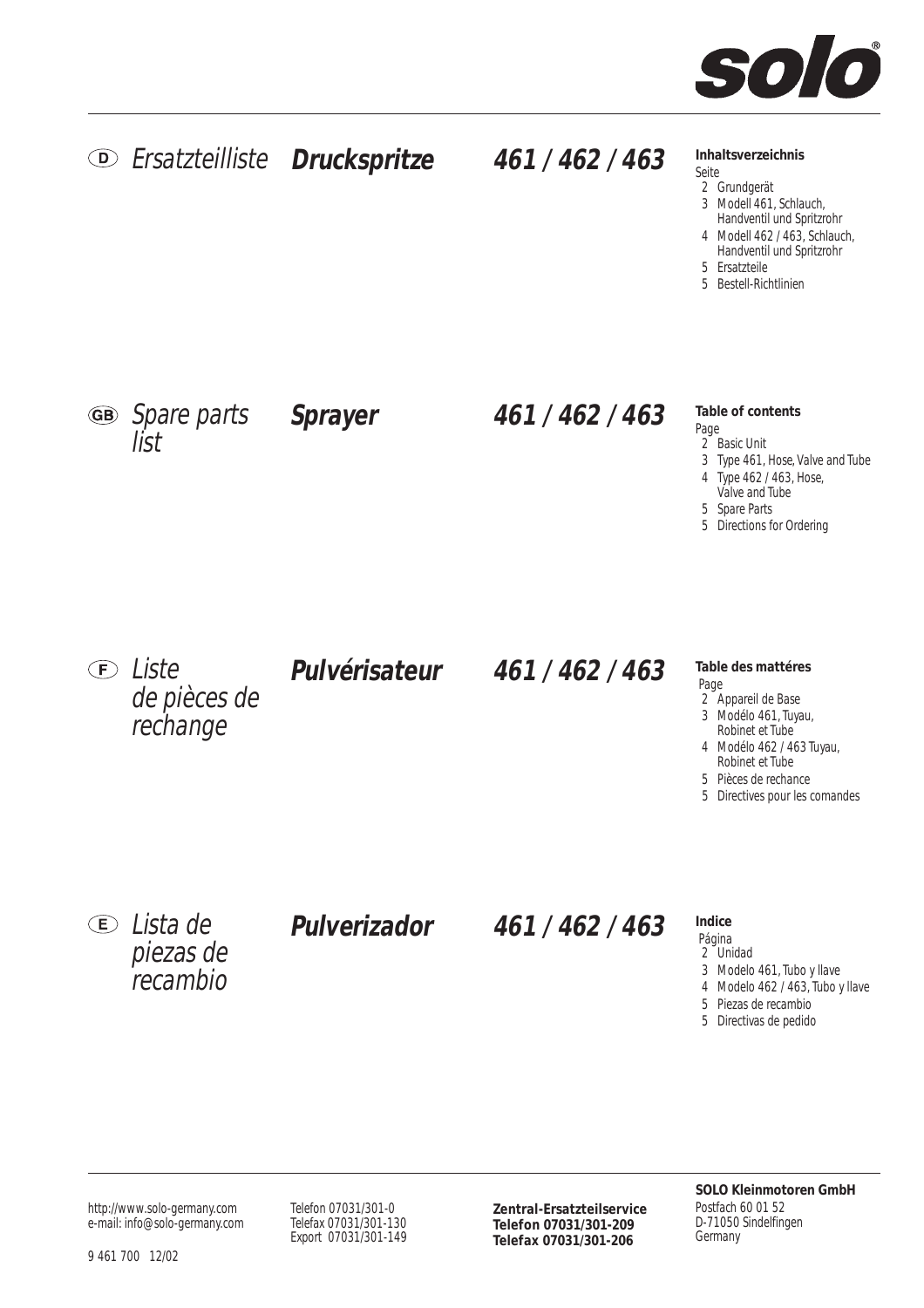

| Bild-Nr.<br>Pos.-No. | Bestell-Nr.<br>Order-No. | Modell         | Menge<br>Quantity | Grundgerät                 | <b>Basic Unit</b>               | Appareil de Base             | <b>Unidad</b>         |
|----------------------|--------------------------|----------------|-------------------|----------------------------|---------------------------------|------------------------------|-----------------------|
| Pos.-No.             | No. de Cde.              | Type<br>Modélo | <b>Nombres</b>    |                            |                                 |                              |                       |
| Pos.-No.             | Ref.-Nr.                 | Modelo         | Cantidad          |                            |                                 |                              |                       |
|                      | 40 73 838                |                | 1                 | Funktionsteil              | Function part                   | Pièce de fonction            | Pieza funcion         |
| $\overline{2}$       | 00 62 116                |                | 1                 | O-Ring 9x2 mm              | $O$ -ring                       | Joint torique                | Anillo                |
| 3                    | 40 74 112                |                | 1                 | Entlüftungsventil          | Ventilation valve               | Valve de ventilation         | Valvula ventilacion   |
| $\overline{4}$       | 00 73 105                |                | 1                 | Feder 1,1x9,6x24 mm        | Spring                          | Ressort                      | Resorte               |
| 5                    | 40 74 655                |                | 1                 | Überwurfmutter R 3/8"      | Screw cap                       | Ecrou chapeau                | Tuerca racor          |
| 7                    | 00 64 451                | 461            | 1                 | Rohr 8x1x360 mm            | Tube                            | Tube                         | Tubo                  |
| 8                    | 00 64 406                | 462            | 1                 | Rohr 8x1x420 mm            | Tube                            | Tube                         | Tubo                  |
| 9                    | 00 64 453                | 463            | 1                 | Rohr 8x1x505 mm            | Tube                            | Tube                         | Tubo                  |
| $\overline{11}$      | 40 74 222                |                | 1                 | Halteklemme für Spritzrohr | Clamp                           | Collier                      | Abrazadera            |
| 12                   | 00 62 120                |                | $\mathbf{1}$      | O-Ring 90x5 mm             | $O$ -ring                       | Joint torique                | Anillo                |
| 14                   | 48 00 232                |                | 1                 | Pumpe                      | Pump                            | Pompe y                      | Bomba                 |
|                      |                          |                |                   | enthält (-> 14 - 20        | incl. $(- > 14 - 20$            | incl: $(- > 14 - 20$         | incl. $(- > 14 - 20$  |
| 15                   | 40 73 530                |                | 1                 | Pumpenkolben               | Pump piston                     | Piston de pompe              | Piston de bomba       |
| 16                   | 00 62 135                |                | 1                 | O-Ring 29x3,5 mm           | $O$ -ring                       | Joint torique                | Anillo                |
| 17                   | 40 73 839                |                | 2                 | Bajonettring               | Ring                            | Bague                        | Anillo                |
| 18                   | 40 73 837                |                | 1                 | Pumpenzylinder             | Pump cylinder                   | Cylindre de pompe            | Cilindro de bomba     |
| 19                   | 00 94 308                |                | 1                 | Ventil                     | Valve                           | Clapet                       | Valvula               |
| 20                   | 00 62 134                |                | 1                 | $O-Ring 47x5 mm < -$ )     | $0$ -ring $\langle$ - $\rangle$ | Joint torique $\leftarrow$ ) | Anillo $\leftarrow$ ) |
| $\overline{22}$      | 40 74 405                |                | $\overline{2}$    | Tragriemenschieber         | Coupler                         | Coulisse bretelle            | Corredera             |
| 23                   | 00 94 174                |                | 1                 | Tragriemen                 | Carrying strap                  | <b>Bretelle</b>              | Cinturon portador     |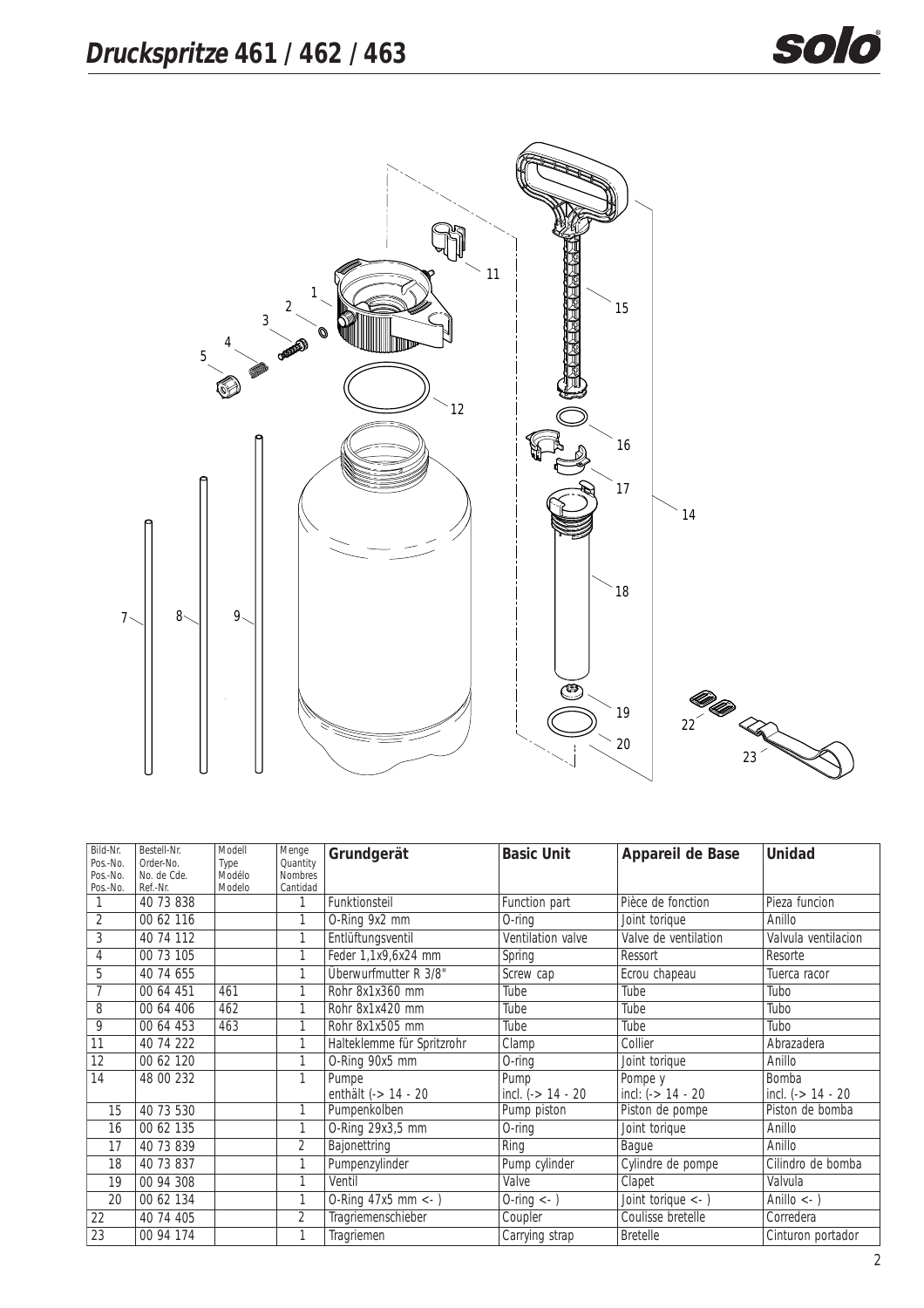

| Bild-Nr.             | Bestell-Nr.              | Modell         | Menge               | Modell 461                              | Type 461                      | Modélo 461                                | Modelo 461                     |
|----------------------|--------------------------|----------------|---------------------|-----------------------------------------|-------------------------------|-------------------------------------------|--------------------------------|
| Pos.-No.<br>Pos.-No. | Order-No.<br>No. de Cde. | Type<br>Modélo | Quantity<br>Nombres | Schlauch, Handventil                    | Hose,                         | Tuyau,                                    | Tubo y Ilave                   |
| Pos.-No.             | Ref.-Nr.                 | Modelo         | Cantidad            | und Spritzrohr                          | Valve and Tube                | <b>Robinet et Tube</b>                    |                                |
|                      | 48 00 107                | 461            |                     | Handventil                              | Shut-off valve                | Robinet d'arrêt y                         | Llave de liquido               |
|                      |                          |                |                     | enthält $($ -> 1, 2                     | incl. $( -2 1, 2)$            | incl. $( -2 1, 2)$                        | $ $ incl. ( $\rightarrow$ 1, 2 |
| $\overline{2}$       | 40 74 655                | 461            |                     | Überwurfmutter $R \frac{3}{8}$ <-       | Screw cap $\langle - \rangle$ | Ecrou chapeau $\leftarrow$ )              | Tuerca racor $\leftarrow$      |
| 3                    | 40 74 284                | 461            |                     | Filter für Griff                        | Filter                        | Filtre poignée                            | Filtro                         |
| 5                    | 49 00 104                | 461            |                     | Spritzrohr enth. ( $\rightarrow$ 5 - 10 | Spray tube                    | Tube de pulvérisation y incl:             | Tubo pulverizacion             |
|                      |                          |                |                     |                                         | $ $ incl. ( $-$ > 5 - 10      | $\frac{1}{2}$ -> 5 - 10                   | $ $ incl. ( $-$ > 5-10         |
| 6                    | 00 62 110                | 461            |                     | O-Ring 7x1,5 mm                         | $O$ -ring                     | Joint torique                             | Anillo                         |
|                      | 40 74 148                | 461            |                     | Überwurfmutter R 3/8"                   | Screw cap                     | Ecrou chapeau                             | Tuerca racor                   |
| 8                    | 00 62 111                | 461            |                     | O-Ring 6x2 mm                           | $O$ -ring                     | Joint torique                             | Anillo                         |
| 9                    | 40 74 136                | 461            |                     | Drallkörper                             | Swirl plate                   | Pièce giratoire                           | Pieza de rayado                |
| 10                   | 40 74 135                | 461            |                     | Überwurfmutter für Düse <-              | Screw cap $\lt$ -             | Ecrou chapeau p. buse $\langle - \rangle$ | Tuerca racor $\lt$ -           |
| 12                   | 00 64 404                | 461            |                     | 1.40 m   Schlauch                       | Hose                          | Tuyau                                     | Tubo                           |
| 13                   | 40 74 655                | 461            |                     | Überwurfmutter R 3/8"                   | Screw cap                     | Ecrou chapeau                             | Tuerca racor                   |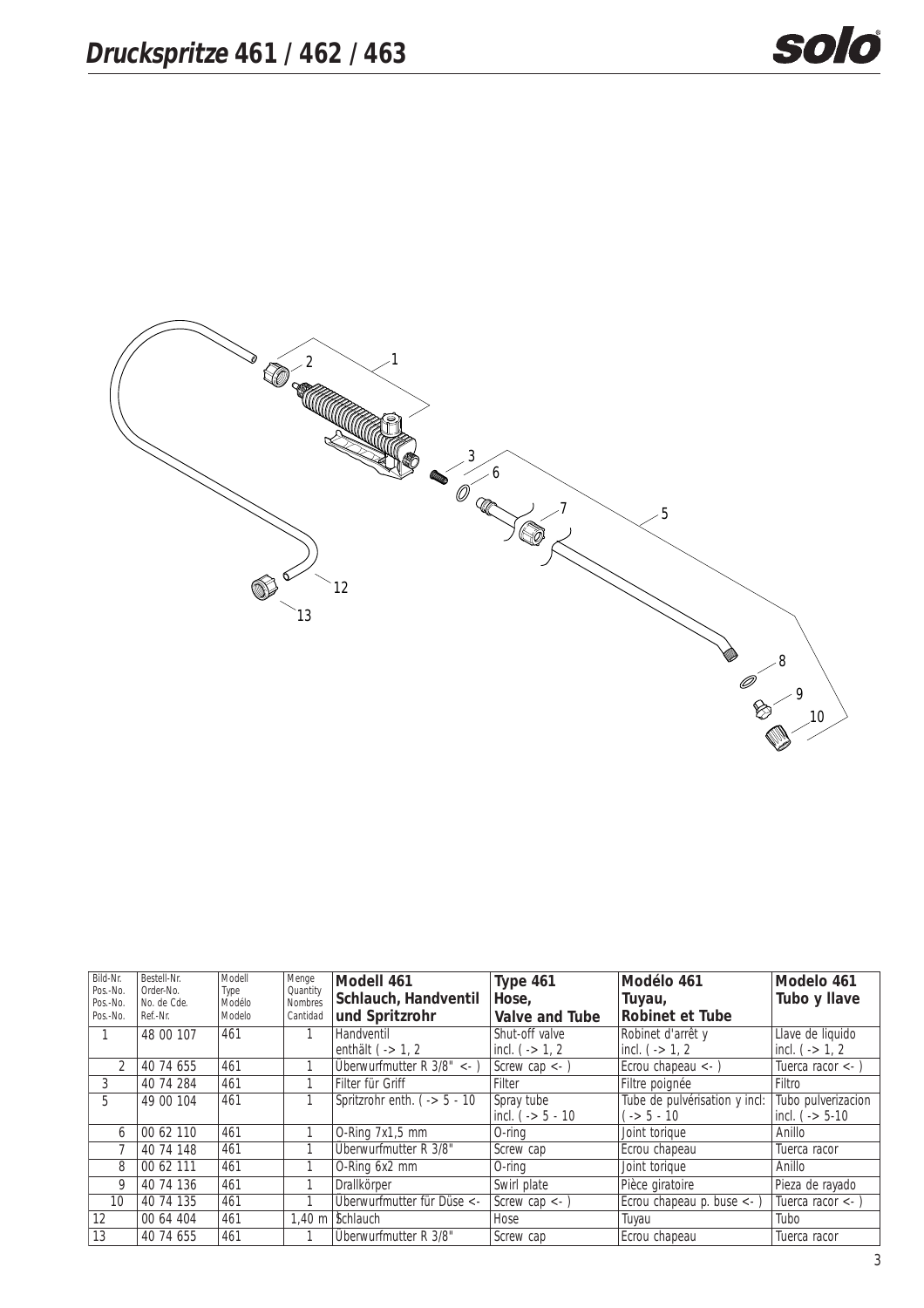

| Bild-Nr.<br>Pos.-No. | Bestell-Nr.<br>Order-No. | Modell<br>Type   | Menge<br>Quantity   | Modell 462 / 463                       | Type 462 / 463           | Modélo 462 / 463             | <b>Modelo</b>                    |
|----------------------|--------------------------|------------------|---------------------|----------------------------------------|--------------------------|------------------------------|----------------------------------|
| Pos.-No.<br>Pos.-No. | No. de Cde.<br>Ref.-Nr.  | Modélo<br>Modelo | Nombres<br>Cantidad | Schlauch, Handventil<br>und Spritzrohr | Hose,<br>Valve and Tube  | Tuyau,<br>Robinet et Tube    | 462 / 463<br>Tubo y Ilave        |
|                      | 48 00 170                |                  | 1                   | Handventil                             | Shut-off valve           | Robinet d'arrêt              | Llave de liquido                 |
|                      |                          |                  |                     | enthält $(-5)$ 1-3                     | incl. ( $-$ - $1-3$      | y incl: $( - > 1-3)$         | incl. ( $-$ > 1-3                |
| $\overline{2}$       | 06 10 402                |                  | 1                   | Reparaturset Handventil                | Repair kit               | Jeu de réparation robinet    | Juego rep                        |
| 3                    | 40 74 336                |                  | 1                   | Überwurfmutter $R$ 3/4" <- )           | Screw cap $\leftarrow$ ) | Ecrou chapeau $\leftarrow$ ) | Tuerca racor $\langle - \rangle$ |
| $\sqrt{4}$           | 40 74 655                |                  | 1                   | Überwurfmutter R 3/8"                  | Screw cap                | Ecrou chapeau                | Tuerca racor                     |
| 5                    | 00 64 404                |                  | $1,40 \; m$         | Schlauch                               | Hose                     | Tuyau                        | Tubo                             |
| 6                    | 40 74 999                |                  |                     | Überwurfmutter R 3/4"                  | Screw cap                | Ecrou chapeau                | Tuerca racor                     |
| $\overline{7}$       | 40 74 484                |                  | 1                   | <b>Klemmstück</b>                      | $\overline{C}$ lamp      | Pièce de serrage             | Abrazadera                       |
| $\overline{8}$       | 00 62 271                |                  | 1                   | O-Ring 10x3 mm                         | $O$ -ring                | Joint torique                | Anillo                           |
| $\overline{10}$      | 49 00 520                |                  | 1                   | Spritzrohr mit Düse                    | Spray tube w. nozzle     | Tube de pulv. avec buse y    | Tubo y tobera                    |
|                      |                          |                  |                     | enth. $( - > 10-19)$                   | incl. ( $-$ 10-19        | incl. ( $-$ 10-19            | incl. ( $-$ > 10-19              |
| 11                   | 00 62 258                |                  | 1                   | O-Ring 16x3 mm                         | $O$ -ring                | Joint torique                | Anillo                           |
| 12                   | 49 00 391                |                  | 1                   | Spritzrohr                             | Spray tube               | Tube                         | Tubo                             |
| 13                   | 40 74 337                |                  | 1                   | Überwurfmutter R 3/4"                  | Screw cap                | Ecrou chapeau                | Tuerca racor                     |
| 14                   | 00 62 115                |                  | $\overline{2}$      | O-Ring 10x2 mm                         | $O$ -ring                | Joint torique                | Anillo                           |
| 15                   | 40 74 527                |                  | 1                   | Winkelstück R 3/8"                     | Elbow                    | Coude                        | Codo                             |
| 16                   | 40 74 922                |                  | 1                   | Filtereinsatz                          | Filter insert            | Tamis filtre                 | Filtro                           |
| 17                   | 00 62 106                |                  | 1                   | O-Ring 12x2 mm                         | $O$ -ring                | Joint torique                | Anillo                           |
| 18                   | 40 74 263                |                  | 1                   | Düse Flachstrahl                       | Flat spray nozzle        | Gicleur à jet plat           | Tobera de chorro                 |
|                      |                          |                  |                     |                                        |                          |                              | ancho                            |
| 19                   | 40 74 148                |                  | 1                   | Überwurfmutter $R$ 3/8" <- )           | Screw cap $\leftarrow$ ) | Ecrou chapeau $\leftarrow$ ) | Tuerca racor $\leftarrow$ )      |
| 22                   | 00 62 106                |                  | 1                   | O-Ring12x2 mm                          | $O$ -ring                | Joint torique                | Anillo                           |
| $\overline{23}$      | 40 74 756                |                  | 1                   | Drallkörper                            | Swirl plate              | Pièce giratoire              | Pieza de rayado                  |
| $\overline{24}$      | 40 74 758                |                  | 1                   | Düse                                   | Nozzle                   | Gicleur                      | Tobera                           |